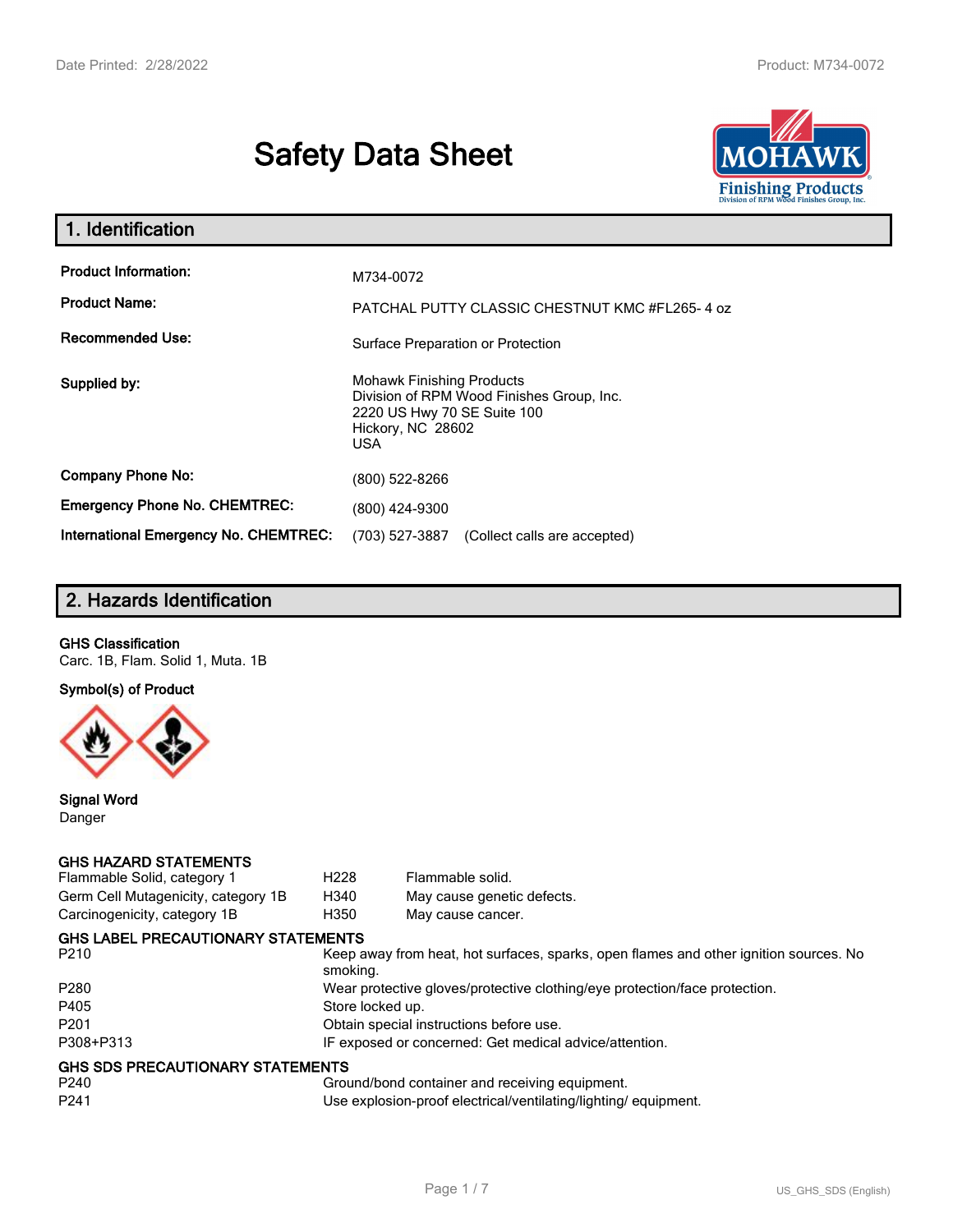# **3. Composition/Information on ingredients**

| <b>Chemical Name</b>         | CAS-No.    | Wt. %       | <b>GHS Symbols</b> | <b>GHS Statements</b> |
|------------------------------|------------|-------------|--------------------|-----------------------|
| crystalline silica           | 14808-60-7 | 40-55       | No Information     | No Information        |
| petroleum distillate         | 64742-48-9 | 25-40       | GHS08              | H304-340-350          |
| modified complex hydrocarbon | 64742-60-5 | $2.5 - 10$  | GHS07              | H332                  |
| mixed glycercides            | 68308-54-3 | $2.5 - 10$  | No Information     | No Information        |
| polyethylene wax             | 8002-74-2  | $2.5 - 10$  | GHS07              | H332                  |
| titanium dioxide             | 13463-67-7 | $0.1 - 1.0$ | GHS08              | H351                  |

The exact percentage (concentration) of ingredients is being withheld as a trade secret.

The text for GHS Hazard Statements shown above (if any) is given in the "Other information" Section.

## **4. First-aid Measures**



FIRST AID - EYE CONTACT: IF IN EYES: Rinse cautiously with water for several minutes. Remove contact lenses, if present and easy to do. Continue rinsing. If eye irritation persists: Get medical advice/attention.

FIRST AID - SKIN CONTACT: IF ON SKIN: Gently wash with plenty of Soap and Water. If skin irritation occurs: Get medical advice/ attention.

FIRST AID - INGESTION: IF SWALLOWED: rinse mouth. Do NOT induce vomiting. IF exposed or if you feel unwell: Call a POISON CENTER or doctor/physician.

FIRST AID - INHALATION: IF INHALED: If breathing is difficult, remove victim to fresh air and keep at rest in a position comfortable for breathing. IF exposed or if you feel unwell: Call a POISON CENTER or doctor/physician.

# **5. Fire-fighting Measures**

**SPECIAL FIREFIGHTING PROCEDURES:** Evacuate all persons from the fire area to a safe location. Move non-burning material, as feasible, to a safe location as soon as possible. Fire fighters should be protected from potential explosion hazards while extinguishing the fire. Wear self-contained breathing apparatus (SCBA) and full fire-fighting protective clothing. Thoroughly decontaminate all protective equipment after use. Containers of this material may build up pressure if exposed to heat (fire). Use water spray to cool fire-exposed containers. Use water spray to disperse vapors if a spill or leak has not ignited. This precaution will help prevent the accumulation of an explosive vapor-air mixture after the initial fire is extinguished.

**FIREFIGHTING EQUIPMENT:** This is a NFPA/OSHA flammable solid. Follow NFPA 400, Chapters 5 and 13 for fire protection and fire suppression. Use a dry chemical, carbon dioxide, or similar ABC fire extinguisher for incipient fires. Water may be used to cool and prevent rupture of containers that are exposed to heat from fire.

## **6. Accidental Release Measures**

#### **ENVIRONMENTAL MEASURES:** No Information

**STEPS TO BE TAKEN IN CASE MATERIAL IS RELEASED OR SPILLED:** Follow personal protective equipment recommendations found in Section VIII. Personal protective equipment needs must be evaluated based on information provided on this sheet and the special circumstances created by the spill including; the material spilled, the quantity of the spill, the area in which the spill occurred, and the training and the expertise of employees in the area responding to the spill. Never exceed any occupational exposure limits. Shut off ignition sources; including electrical equipment and flames. Do not allow smoking in the area. Do not allow the spilled product to enter public drainage system or open waterways.

## **7. Handling and Storage**



**HANDLING:** Avoid inhalation and contact with eyes, skin, and clothing. Wash hands thoroughly after handling and before eating or drinking. In keeping with safe handling practices, avoid ignition sources (smoking, flames, pilot lights, electrical sparks); ground and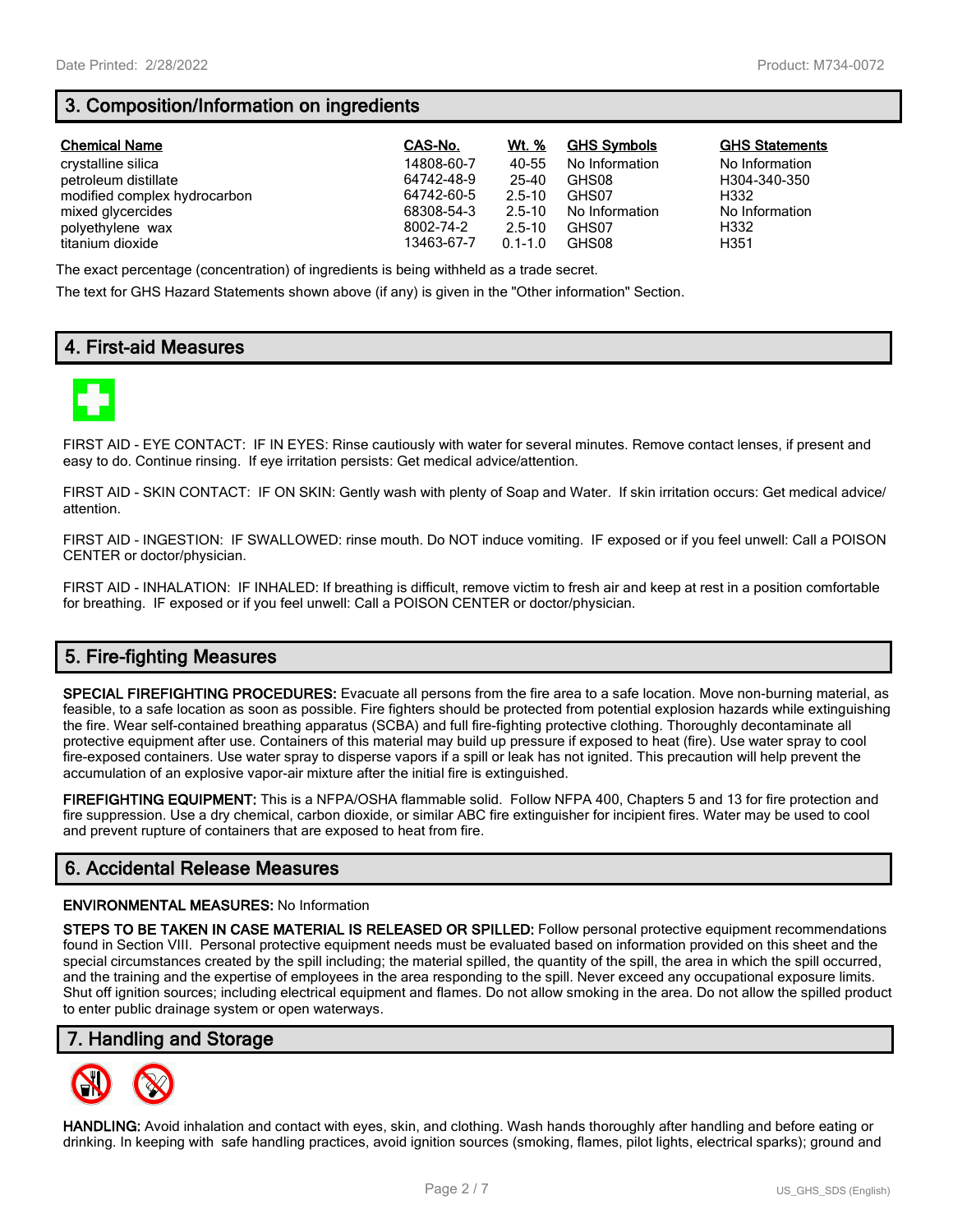bond containers when transferring the material to prevent static electricity sparks that could ignite vapor and use spark proof tools and explosion proof equipment. Empty containers may retain product residue or vapor. Do not pressurize, cut, weld, braze, solder, drill, grind, or expose container to heat, flame, sparks, static electricity, or other sources of ignition. Any of these actions can potentially cause an explosion that may lead to injury.

**STORAGE:** Keep containers closed when not in use. Store in cool well ventilated space away from incompatible materials.

## **8. Exposure Controls/Personal Protection**

| Ingredients with Occupational Exposure Limits |                      |                       |                     |                         |
|-----------------------------------------------|----------------------|-----------------------|---------------------|-------------------------|
| <b>Chemical Name</b>                          | <b>ACGIH TLV-TWA</b> | <b>ACGIH-TLV STEL</b> | <b>OSHA PEL-TWA</b> | <b>OSHA PEL-CEILING</b> |
| crystalline silica                            | $0.025$ mg/m3        | N.D.                  | $50 \mu q/m3$       | N.D.                    |
| petroleum distillate                          | N.D.                 | N.D.                  | N.D.                | N.D.                    |
| modified complex hydrocarbon                  | N.D.                 | N.D.                  | N.D.                | N.D.                    |
| mixed glycercides                             | N.D.                 | N.D.                  | N.D.                | N.D.                    |
| polyethylene wax                              | $2 \text{ mg/m}$     | N.D.                  | N.D.                | N.D.                    |
| titanium dioxide                              | 10 mg/m $3$          | N.D.                  | 15 mg/m $3$         | N.D.                    |

**Further Advice: MEL = Maximum Exposure Limit OES = Occupational Exposure Standard SUP = Supplier's Recommendation Sk = Skin Sensitizer N.E. = Not Established N.D. = Not Determined**

#### **Personal Protection**



**RESPIRATORY PROTECTION:** In case of insufficient ventilation wear suitable respiratory equipment.

**SKIN PROTECTION:** Wear chemical resistant footwear and clothing such as gloves, an apron or a whole body suit as appropriate.



**EYE PROTECTION:** Safety glasses



**OTHER PROTECTIVE EQUIPMENT:** No Information



**HYGIENIC PRACTICES:** It is good practice to avoid contact with the product and/or its vapors, mists or dust by using appropriate protective measures. Wash thoroughly after handling and before eating or drinking.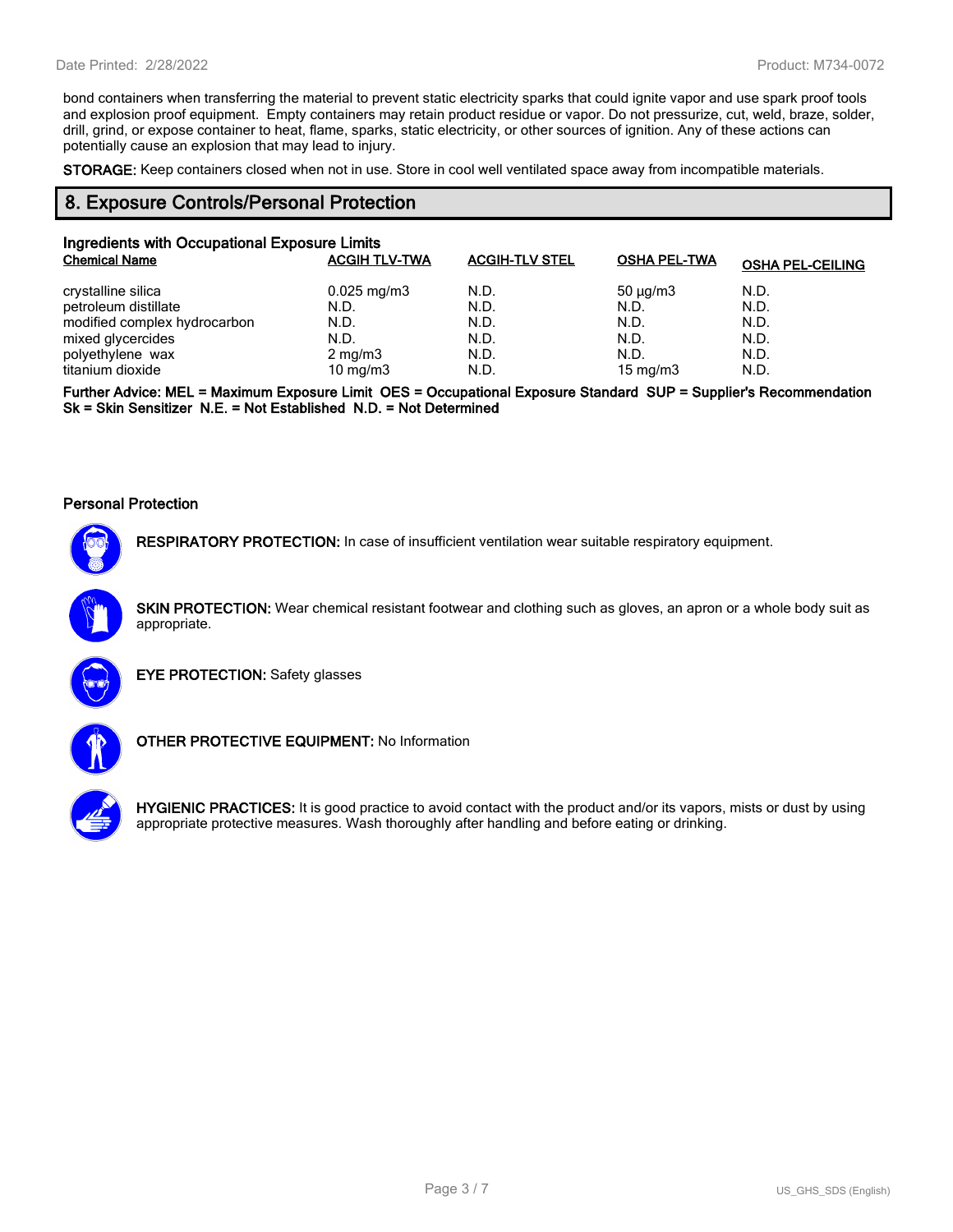**N.I. = No Information**

# **9. Physical and Chemical Properties**

| Appearance:                    | Solid                      | <b>Physical State:</b>                      | <b>SOLID</b>    |
|--------------------------------|----------------------------|---------------------------------------------|-----------------|
| Odor:                          | Oily Hydrocarbon           | <b>Odor Threshold:</b>                      | Not determined  |
| Density, g/cm3:                | 1.271                      | pH:                                         | Not determined  |
| Freeze Point, °F:              | Not determined             | Viscosity:                                  | Not determined  |
| <b>Solubility in Water:</b>    | Not determined             | Partition Coefficient, n-octanol/<br>water: | Not determined  |
| Decomposition temperature, °F: | Not determined             | <b>Explosive Limits, %:</b>                 | Not determined  |
| Boiling Range, °F:             | Not determined             | Flash Point, °F:                            | 419 $\degree$ F |
| Combustibility:                | <b>Supports Combustion</b> | Auto-Ignition Temperature, °F:              | Not determined  |
| <b>Evaporation Rate:</b>       | Slower than Diethyl Ether  | Vapor Pressure, mmHg:                       | Not determined  |
| <b>Vapor Density:</b>          | Not determined             |                                             |                 |

## **10. Stability and reactivity**

**STABILITY:** Stable under normal conditions.

**CONDITIONS TO AVOID:** Heat, flames and sparks.

**INCOMPATIBILITY:** Acids, Bases, Oxidizing agents

**HAZARDOUS DECOMPOSITION PRODUCTS:** Not determined.

## **11. Toxicological information**

**Practical Experiences**

**EMERGENCY OVERVIEW:** No Information

**EFFECT OF OVEREXPOSURE - EYE CONTACT:** No Information

**EFFECT OF OVEREXPOSURE - INGESTION:** No Information

**EFFECT OF OVEREXPOSURE - INHALATION:** No Information

**EFFECT OF OVEREXPOSURE - SKIN CONTACT:** No Information

**CARCINOGENICITY:** May cause cancer.

This product contains Titanium Dioxide, which is listed by IARC as possibly carcinogenic to humans (Group 2B). This listing is based on inadequate evidence of carcinogenicity in humans and sufficient evidence in experimental animals. This classification is relevant when exposed to titanium dioxide in dust or powder form only, including cured product that is subject to sanding, grinding, cutting, or other surface preparation activities.

**PRIMARY ROUTE(S) OF ENTRY:**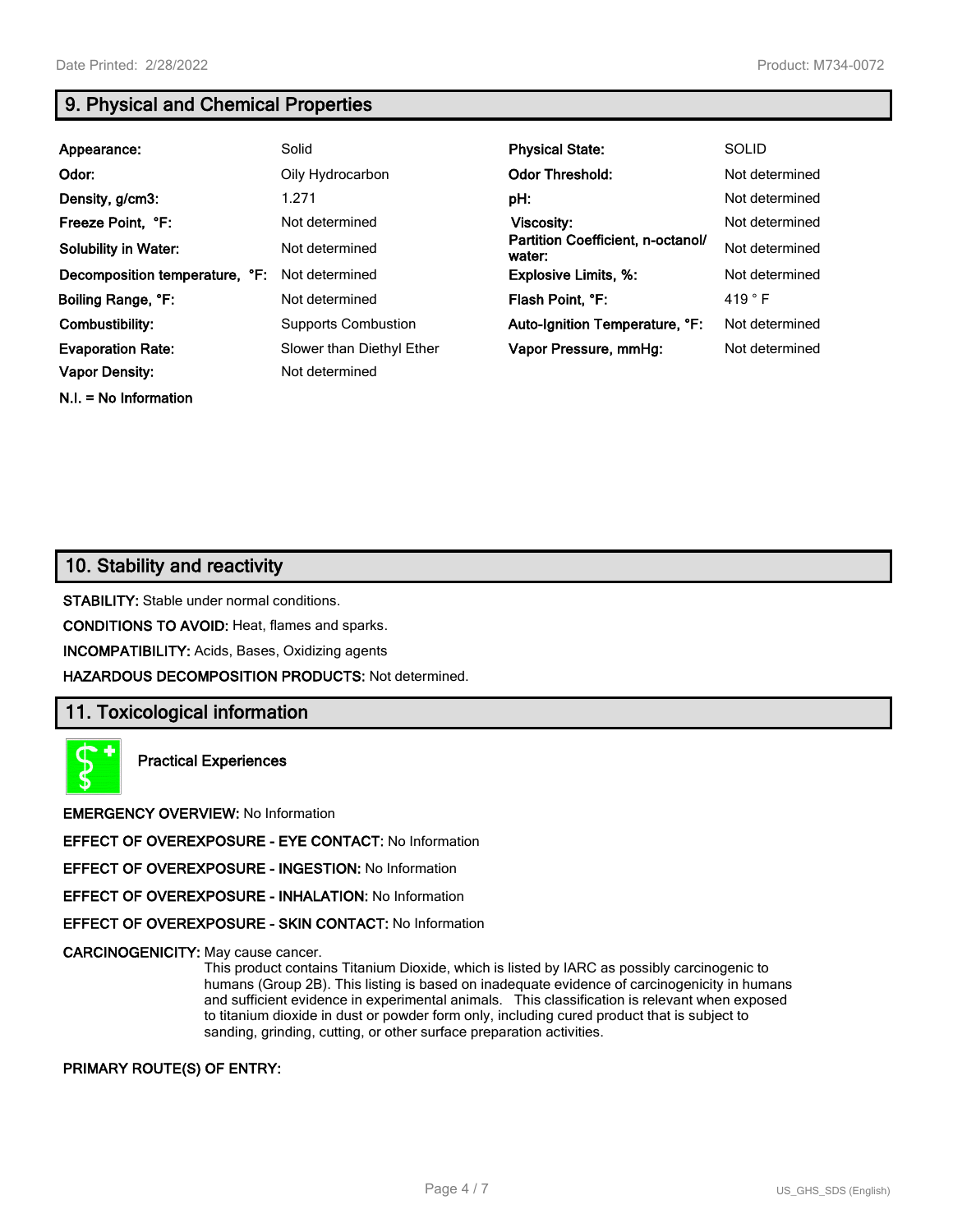#### **Acute Toxicity Values The acute effects of this product have not been tested. Data on individual components are tabulated below**

| CAS-No.    | <b>Chemical Name</b>         | Oral LD50        | Dermal LD50                  | Vapor LC50   |
|------------|------------------------------|------------------|------------------------------|--------------|
| 14808-60-7 | crystalline silica           | >5000 mg/kg      | >5000 mg/kg                  | >20 mg/l Rat |
| 64742-48-9 | petroleum distillate         | >5000 mg/kg Rat  | >3160 mg/kg Rabbit           | >20 mg/L Rat |
| 64742-60-5 | modified complex hydrocarbon | >5000 mg/kg Rat  | >3600 mg/kg Rabbit           | >20          |
| 68308-54-3 | mixed glycercides            | >5001            | >5001                        | >20.1        |
| 8002-74-2  | polyethylene wax             | >3750 mg/kg Rat  | >3600 mg/kg Rabbit           | $>14$ ma/l   |
| 13463-67-7 | titanium dioxide             | >10000 mg/kg Rat | >10000 mg/kg Rabbit >20 mg/l |              |

#### **N.I. = No Information**

## **12. Ecological information**

**ECOLOGICAL INFORMATION:** Ecological evaluation of this material has not been performed; however, do not allow the product to be released to the environment without governmental approval/permits.

## **13. Disposal Information**



**Product**

**DISPOSAL METHOD:** Waste from this material may be a listed and/or characteristic hazardous waste. Dispose of material, contaminated absorbent, container and unused contents in accordance with local, state, and federal regulations.

**STEPS TO BE TAKEN IN CASE MATERIAL IS RELEASED OR SPILLED:** Follow personal protective equipment recommendations found in Section VIII. Personal protective equipment needs must be evaluated based on information provided on this sheet and the special circumstances created by the spill including; the material spilled, the quantity of the spill, the area in which the spill occurred, and the training and the expertise of employees in the area responding to the spill. Never exceed any occupational exposure limits. Shut off ignition sources; including electrical equipment and flames. Do not allow smoking in the area. Do not allow the spilled product to enter public drainage system or open waterways.

## **14. Transport Information**

**SPECIAL TRANSPORT PRECAUTIONS:** No Information

**DOT:** NOT RESTRICTED

**IATA:** NOT RESTRICTED

**IMDG:** NOT RESTRICTED

## **15. Regulatory Information**

## **U.S. Federal Regulations:**

#### **CERCLA - SARA Hazard Category**

This product has been reviewed according to the EPA 'Hazard Categories' promulgated under Sections 311 and 312 of the Superfund Amendment and Reauthorization Act of 1986 (SARA Title III) and is considered, under applicable definitions, to meet the following categories:

Fire Hazard, Chronic Health Hazard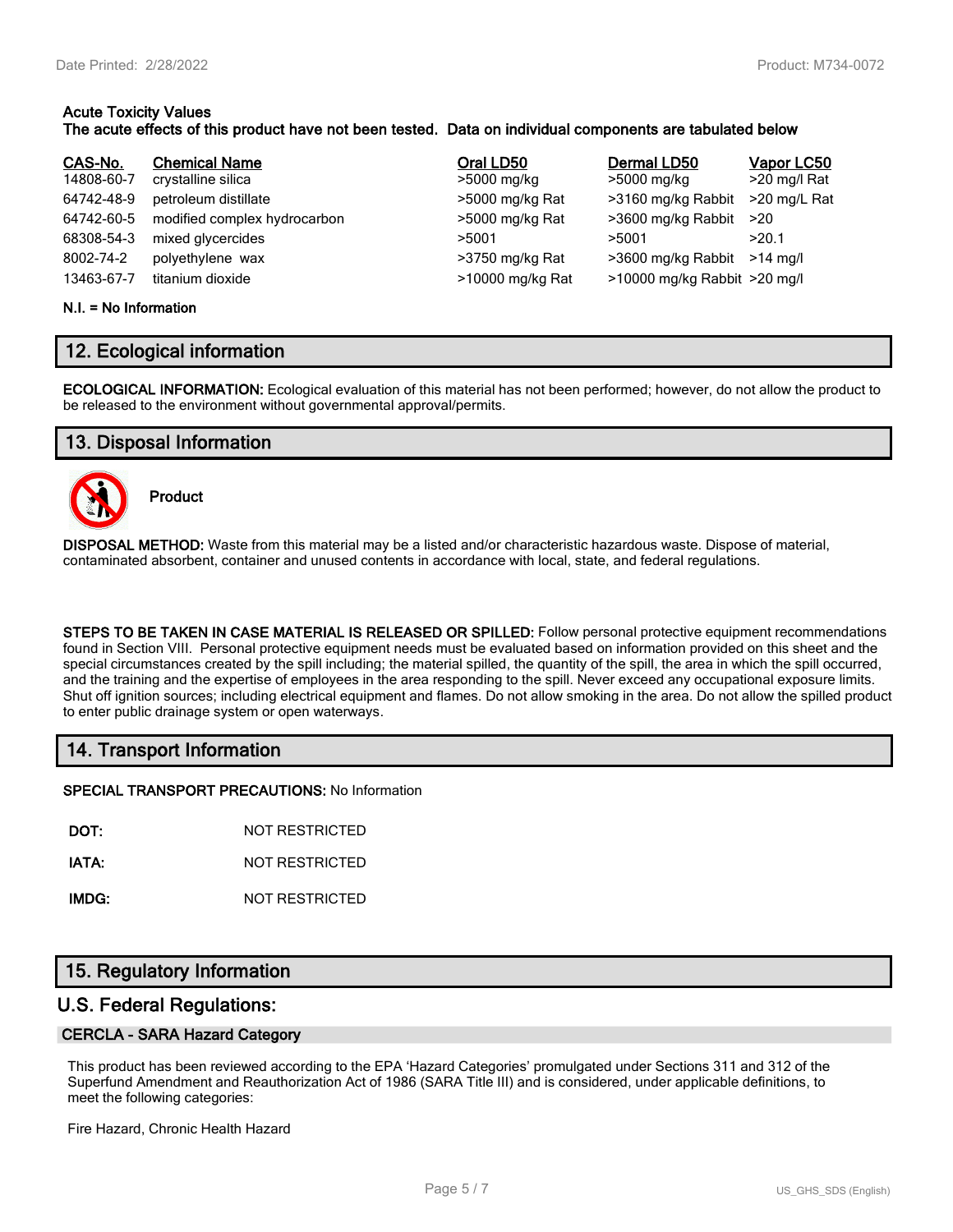#### **SARA SECTION 313**

This product contains the following substances subject to the reporting requirements of Section 313 of Title III of the Superfund Amendment and Reauthorization Act of 1986 and 40 CFR part 372:

No Sara 313 components exist in this product.

#### **TOXIC SUBSTANCES CONTROL ACT**

This product contains the following chemical substances subject to the reporting requirements of TSCA 12(B) if exported from the United States:

#### **Chemical Name CAS-No.**

zinc 7440-66-6 lead 7439-92-1

## **U.S. State Regulations:**

## **CALIFORNIA PROPOSITION 65**

WARNING: Cancer and Reproductive Harm - www.P65Warnings.ca.gov.

Crystalline Silica, Cancer, 42.4515% Cadmium, Reproductive Harm, 0%

## **16. Other Information**

| <b>Revision Date:</b>  | 2/28/2022                                                                                                                                                                                                                                                                                                                                                                            | <b>Supersedes Date:</b> | 7/25/2021 |
|------------------------|--------------------------------------------------------------------------------------------------------------------------------------------------------------------------------------------------------------------------------------------------------------------------------------------------------------------------------------------------------------------------------------|-------------------------|-----------|
| Reason for revision:   | <b>Product Composition Changed</b><br>Substance Hazard Threshold % Changed<br>Substance and/or Product Properties Changed in Section(s):<br>01 - Product Information<br>02 - Hazards Identification<br>03 - Composition/Information on Ingredients<br>09 - Physical & Chemical Information<br>15 - Regulatory Information<br>16 - Other Information<br>Revision Statement(s) Changed |                         |           |
| Datasheet produced by: | <b>Regulatory Department</b>                                                                                                                                                                                                                                                                                                                                                         |                         |           |
| <b>HMIS Ratings:</b>   |                                                                                                                                                                                                                                                                                                                                                                                      |                         |           |

| . .<br>-<br>ле<br><br><br> |  |  | - --<br>$ -$<br>.<br>лил |  |
|----------------------------|--|--|--------------------------|--|
|                            |  |  |                          |  |

## **Volatile Organic Compounds, gr/ltr:** 400

#### **Text for GHS Hazard Statements shown in Section 3 describing each ingredient:**

| H304 | May be fatal if swallowed and enters airways.                   |
|------|-----------------------------------------------------------------|
| H332 | Harmful if inhaled.                                             |
| H340 | May cause genetic defects.                                      |
| H350 | May cause cancer.                                               |
| H351 | Suspected of causing cancer.                                    |
|      | cons for CHS Dictograms shown in Section 3 describing each ingr |

**Icons for GHS Pictograms shown in Section 3 describing each ingredient:**

**GHS07**